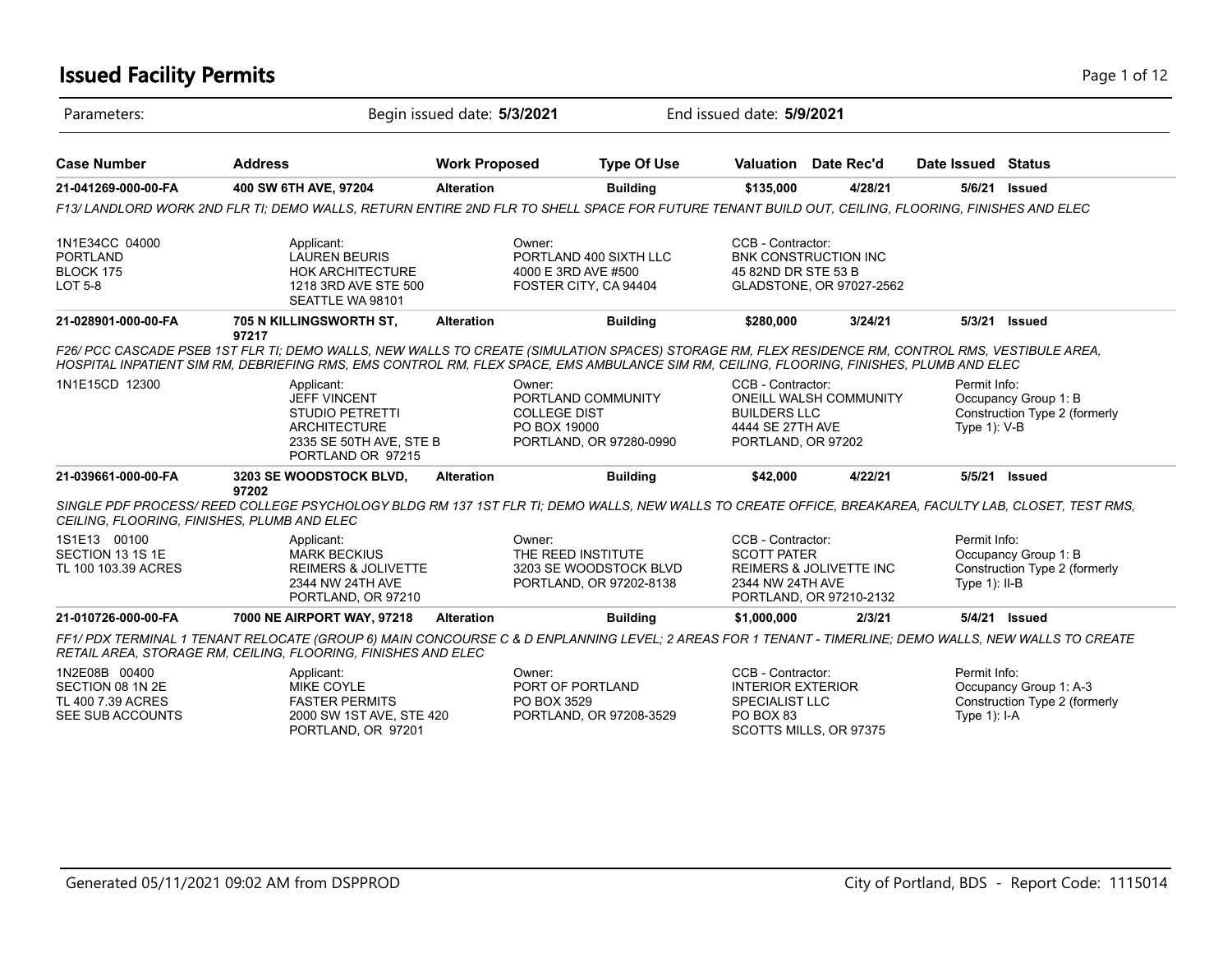## **Issued Facility Permits** Page 2 of 12

| <b>Case Number</b>                                                                    | <b>Address</b>                                                                                                                                          | <b>Work Proposed</b> |                                                                                                                                                  | <b>Type Of Use</b> |                                                                                                            | Valuation Date Rec'd                              | Date Issued Status             |                                                                                          |
|---------------------------------------------------------------------------------------|---------------------------------------------------------------------------------------------------------------------------------------------------------|----------------------|--------------------------------------------------------------------------------------------------------------------------------------------------|--------------------|------------------------------------------------------------------------------------------------------------|---------------------------------------------------|--------------------------------|------------------------------------------------------------------------------------------|
| 20-223348-DFS-01-FA                                                                   | <b>500 NE MULTNOMAH ST, 97232</b>                                                                                                                       | <b>Alteration</b>    |                                                                                                                                                  | <b>Building</b>    | \$22,000                                                                                                   | 4/19/21                                           | 5/5/21                         | <b>Issued</b>                                                                            |
|                                                                                       | SINGLE PDF PROCESS/ KAISER WASTE LINE RELOCATION BSMNT TI: DFS FOR CURED IN PLACE PIPE LINER SPEC & INSTALLATION INFORMATION                            |                      |                                                                                                                                                  |                    |                                                                                                            |                                                   |                                |                                                                                          |
| 1N1E35BB 02400<br><b>HOLLADAYS ADD</b><br>BLOCK 73&80 TL 2400                         | Applicant:<br><b>CALEB MITCHELL</b><br><b>FORTIS CONSTRUCTION</b><br>1705 SW TAYLOR SUITE 200<br>PORTLAND, OR 97213                                     |                      | Owner:<br><b>KAISER FOUNDATION</b><br><b>HEALTH PLAN OF THE</b><br><b>NORTHWEST</b><br>500 NE MULTNOMAH ST STE<br>100<br>PORTLAND, OR 97232-2031 |                    |                                                                                                            |                                                   |                                |                                                                                          |
| 20-203170-DFS-01-FA                                                                   | 100 SW MAIN ST, 97204                                                                                                                                   | <b>Alteration</b>    |                                                                                                                                                  | <b>Building</b>    | \$19,004                                                                                                   | 4/20/21                                           | 5/5/21                         | <b>Issued</b>                                                                            |
|                                                                                       | SINGLE PDF PROCESS/ VBA 2ND & 3RD FL TI: DFS FOR UNISTRUCT STRUCTURAL SUPPORT & SEISMIC BRACING FOR 3 OPERABLE PARTITION WALLS                          |                      |                                                                                                                                                  |                    |                                                                                                            |                                                   |                                |                                                                                          |
| 1S1E03BD 00600<br>PORTLAND<br>BLOCK 10<br>LOT 1 EXC PT IN STS<br>LOT 2-8 EXC PT IN ST | Applicant:<br><b>JAKE BAUER</b><br>14164 FIR STREET<br>OREGON CITY, OR 97280                                                                            |                      | Owner:<br>AAT OREGON OFFICE I LLC<br>3420 CARMEL MOUNTAIN RD<br>#100<br>SAN DIEGO, CA 92121                                                      |                    |                                                                                                            |                                                   | Permit Info:<br>Type $1$ : I-B | Occupancy Group 1: B Bank,<br>Off., Med.Off., Pub.Bldg.<br>Construction Type 2 (formerly |
| 21-010827-000-00-FA                                                                   | 3485 S BOND AVE, 97239                                                                                                                                  | <b>Alteration</b>    |                                                                                                                                                  | <b>Building</b>    | \$1,441,650                                                                                                | 2/3/21                                            |                                | 5/6/21 Issued                                                                            |
|                                                                                       | F31/ OHSU CHH2 OR 6 & 7 4TH FLR TI; MINOR DEMO, NEW WALLS TO CREATE OPERATING RMS, CEILING, FLOORING, FINISHES, PLUMB AND ELEC                          |                      |                                                                                                                                                  |                    |                                                                                                            |                                                   |                                |                                                                                          |
| 1S1E10AC 00307<br><b>WATERFRONT SOUTH</b><br>LOT <sub>7</sub>                         | Applicant:<br>THANE EDDINGTON<br>PKA ARCHITECTS<br>6969 SW HAMPTON<br>PORTLAND, OR 97223                                                                |                      | Owner:<br><b>OREGON HEALTH &amp;</b><br><b>SCIENCE UNIVERSITY</b><br>3181 SW SAM JACKSON<br>PARK RD<br>PORTLAND, OR 97239-3011                   |                    | CCB - Contractor:<br><b>JAMES AARHUS</b><br>5TH FLOOR ATTN ERIN<br><b>DEVAUGHN</b><br>PARSIPPANY, NJ 07054 | SKANSKA USA BUILDING INC<br>389 INTERPACE PARKWAY |                                |                                                                                          |
| 20-224714-000-00-FA                                                                   | 600 NE GRAND AVE, 97232                                                                                                                                 | <b>Alteration</b>    |                                                                                                                                                  | <b>Building</b>    | \$730,000                                                                                                  | 12/16/20                                          |                                | 5/5/21 <b>Issued</b>                                                                     |
|                                                                                       | SINGLE PDF PROCESS/ METRO REGIONAL CENTER LIGHTING UPGRADES ALL FLRS: UPGRADE CEILING & LIGHTING THROUGHOUT ENTIRE BUILDING, CEILING, FINISHES AND ELEC |                      |                                                                                                                                                  |                    |                                                                                                            |                                                   |                                |                                                                                          |
| 1N1E35BC 03700                                                                        | Applicant:<br><b>DAN HOSKIN</b><br><b>OREGON METRO</b><br>600 NE GRAND AVE<br>PORTLAND, OR 97232-2736                                                   |                      | Owner:<br><b>METRO</b><br>600 NE GRAND AVE<br>PORTLAND, OR 97232-2736                                                                            |                    | CCB - Contractor:<br><b>BULL RUN ELECTRIC INC</b><br>36409 INDUSTRIAL WAY<br><b>SANDY, OR 97055</b>        |                                                   |                                |                                                                                          |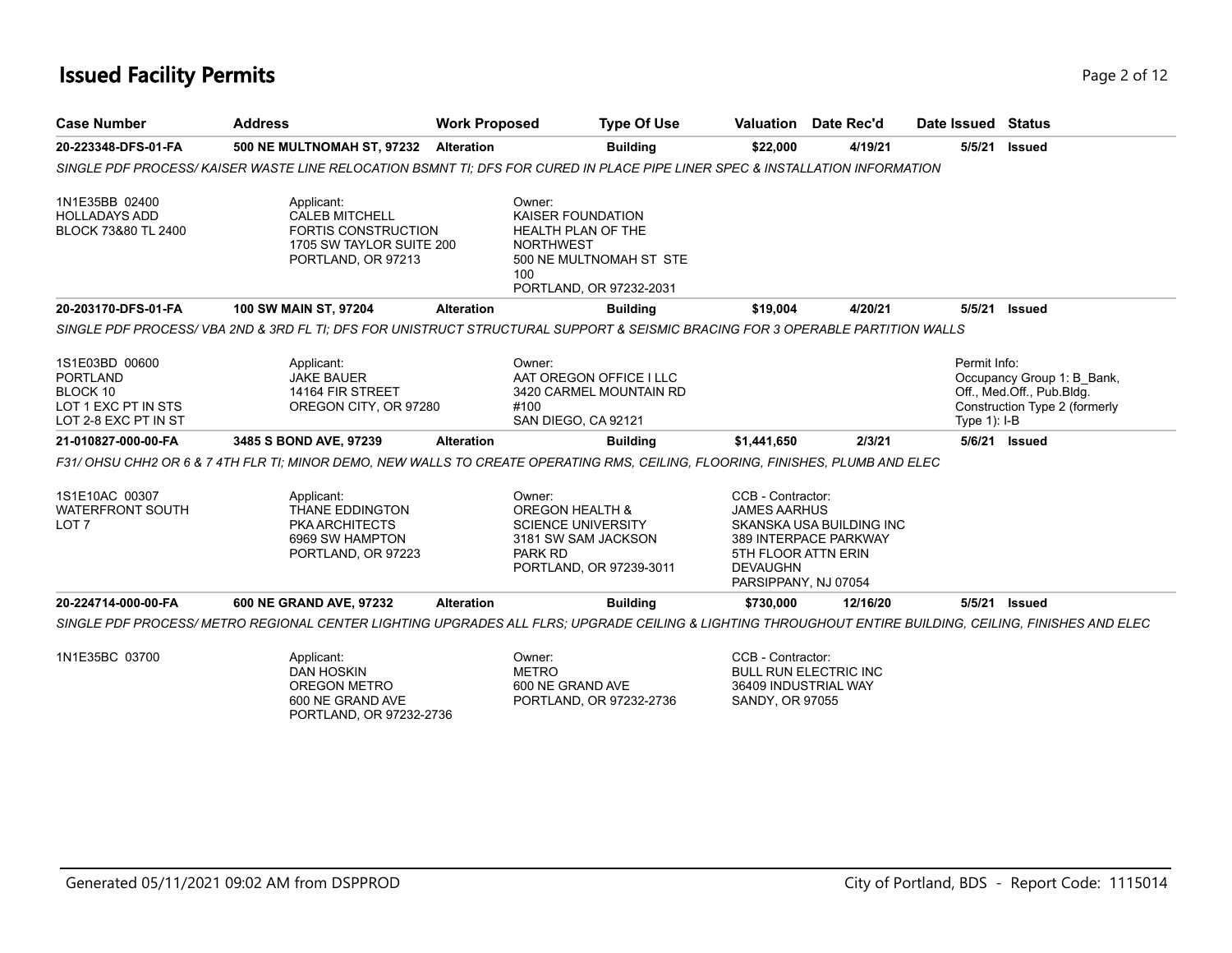### **Issued Facility Permits** Page 1 of 12

| <b>Case Number</b>                                                | <b>Address</b>                                                                                                                | <b>Work Proposed</b> | <b>Type Of Use</b>                                                                                                                                                                                                                                                                                   |                                                                                                                  | Valuation Date Rec'd                               | Date Issued Status               |                                                                                          |
|-------------------------------------------------------------------|-------------------------------------------------------------------------------------------------------------------------------|----------------------|------------------------------------------------------------------------------------------------------------------------------------------------------------------------------------------------------------------------------------------------------------------------------------------------------|------------------------------------------------------------------------------------------------------------------|----------------------------------------------------|----------------------------------|------------------------------------------------------------------------------------------|
| 19-255112-000-00-FA                                               | 3203 SE WOODSTOCK BLVD,<br>97202                                                                                              | <b>Alteration</b>    | <b>Building</b>                                                                                                                                                                                                                                                                                      | \$4,900,000                                                                                                      | 11/20/19                                           |                                  | 5/6/21 Issued                                                                            |
| CEILING, FLOORING, FINISHES, PLUMB AND ELEC                       |                                                                                                                               |                      | F35/HAUSER LIBRARY SOUTH WING SEISMIC UPGRADE ALL FLRS; SEISMIC UPGRADE, INTERIOR DEMO 2 FLRS & WALLS, INSTALL NEW 3RD FLR, NEW WALLS TO CREATE<br>BATHRMS, STACKS, STUDY RMS, READING RM, OFFICES, CLASSRM, STAIRS, NEW ENCLOSED ROOF WALK WAY, REPLACE SECTIONS OF ROOF, EXTERIOR SIDING, WINDOWS, |                                                                                                                  |                                                    |                                  |                                                                                          |
| 1S1E13 00100<br>SECTION 13 1S 1E<br>TL 100 103.39 ACRES           | Applicant:<br><b>MARK BECKIUS</b><br>REIMERS & JOLIVETTE<br>2344 NW 24TH AVE<br>PORTLAND, OR 97210                            |                      | Owner:<br>THE REED INSTITUTE<br>3203 SE WOODSTOCK BLVD<br>PORTLAND, OR 97202-8138                                                                                                                                                                                                                    | CCB - Contractor:<br><b>SCOTT PATER</b><br>2344 NW 24TH AVE                                                      | REIMERS & JOLIVETTE INC<br>PORTLAND, OR 97210-2132 | Permit Info:<br>Type 1): III-1HR | Occupancy Group 1: B<br>Construction Type 2 (formerly                                    |
| 21-015567-000-00-FA                                               | 1500 NE IRVING ST, 97232                                                                                                      | <b>Alteration</b>    | <b>Building</b>                                                                                                                                                                                                                                                                                      | \$387,400                                                                                                        | 2/18/21                                            |                                  | 5/5/21 Issued                                                                            |
|                                                                   | OPEN OFFICE AREA, ADD BIKE PARKING IN BASEMENT, CEILING, FLOORING, FINISHES, PLUMB AND ELEC                                   |                      | SINGLE PDF PROCESS/DSV STE 575 5TH FLR TI; DEMO WALLS, NEW WALLS TO CREATE RECEPTION AREA, CONFERENCE RMS, SERVER RM, OFFICES, BREAKRM, PRIVACY RM,                                                                                                                                                  |                                                                                                                  |                                                    |                                  |                                                                                          |
| 1N1E35AC 01200<br><b>HOLLADAYS ADD</b><br>BLOCK 167&168 TL 1200   | Applicant:<br><b>MATT FITZGERALD</b><br><b>GBD ARCHITECTS</b><br>1120 NW Couch, #1200<br>PORTLAND, OR 97209                   |                      | Owner:<br><b>SCRE II EASTSIDE LP</b><br>1120 NW COUCH #500<br>PORTLAND, OR 97209                                                                                                                                                                                                                     | CCB - Contractor:<br><b>CHRIS HOLBROOK</b><br><b>CONSTRUCTION LLC</b><br>9317 NE 30TH AVE<br>VANCOUVER, WA 98665 |                                                    | Permit Info:<br>Type $1$ ): II-B | Occupancy Group 1: B Bank,<br>Off., Med.Off., Pub.Bldg.<br>Construction Type 2 (formerly |
| 21-015769-REV-01-FA                                               | <b>1201 NE LLOYD BLVD, 97232</b>                                                                                              | <b>Alteration</b>    | <b>Building</b>                                                                                                                                                                                                                                                                                      | \$7,180                                                                                                          | 4/22/21                                            |                                  | 5/5/21 <b>Issued</b>                                                                     |
|                                                                   | IN LOUNGE, RELOCATE DOOR R140, CEILING, FLOORING, FINISHES, ELEC AND PLUMB                                                    |                      | SINGLE PDF PROCESS/LANDLORD WORK 1ST FLR TI; VALUE ADDED REVISION TO ENLARGE CLOSET IN MANAGEMENT OFFICE, ADD 1 DOUBLE DOOR, RECONFIGURE CASE WORK                                                                                                                                                   |                                                                                                                  |                                                    |                                  |                                                                                          |
| 1N1E35BD 00400<br><b>HOLLADAYS ADD</b><br><b>BLOCK 142 TL 400</b> | Applicant:<br>PETER KIM<br><b>LRS ARCHITECTS</b><br>720 NW DAVIS ST, STE 300<br>PORTLAND, OR 97209                            |                      | Owner:<br>EGP 1201 PORTLAND LLC<br>2101 L ST NW # 650<br>WASHINGTON, DC 20037-<br>1277                                                                                                                                                                                                               |                                                                                                                  |                                                    |                                  |                                                                                          |
| 21-034040-000-00-FA                                               | 900 SW 5TH AVE, 97204                                                                                                         | <b>Alteration</b>    | <b>Electrical</b>                                                                                                                                                                                                                                                                                    | \$0                                                                                                              | 4/7/21                                             | 5/4/21 Final                     |                                                                                          |
| area from Zoom care to old Pendleton space                        |                                                                                                                               |                      | power - -REPLACE CAN LIGHTS AND LINEAR FIXTURES IN 4TH AVE LOBBY COMMON AREA **//note: included raceways for future generator install (3) 1" & (1) 1-1/2" EMT ran across hard lid                                                                                                                    |                                                                                                                  |                                                    |                                  |                                                                                          |
| 1S1E03BB 00200<br><b>PORTLAND</b><br>BLOCK 59<br><b>LOT 1-8</b>   | Applicant:<br><b>HUGHES ELECTRICAL</b><br>CONTRACTORS INC<br>10490 NW JACKSON<br><b>QUARRY RD</b><br>HILLSBORO, OR 97124-8184 |                      | Owner:<br>STANDARD INS CO<br>PO BOX 711<br>PORTLAND, OR 97204                                                                                                                                                                                                                                        | CCB - Contractor:<br><b>HUGHES ELECTRICAL</b><br>CONTRACTORS INC<br>5592 NE CLARA LANE<br>HILLSBORO, OR 97124    |                                                    | Permit Info:<br>Type $1$ : I-FR  | Occupancy Group 1: B<br>Construction Type 2 (formerly                                    |
| 21-043297-000-00-FA                                               | 5227 NE 152ND AVE                                                                                                             | <b>Alteration</b>    | <b>Electrical</b>                                                                                                                                                                                                                                                                                    | \$0                                                                                                              | 5/4/21                                             |                                  | 5/4/21 <b>Issued</b>                                                                     |
|                                                                   | Oregon Spice (Space 5349 & 5401) Outlets for lift chargers and lighting                                                       |                      |                                                                                                                                                                                                                                                                                                      |                                                                                                                  |                                                    |                                  |                                                                                          |
| 1N2E24 01800                                                      | Applicant:<br>MCCOY ELECTRIC CO INC<br>PO BOX 1550<br>NORTH PLAINS OR 97133-<br>1550                                          |                      | Owner:<br>SECURITY CAPITAL IND<br><b>TRUST</b><br>2235 FARADAY AVE #O<br>FREMONT, CA 94538                                                                                                                                                                                                           |                                                                                                                  |                                                    |                                  |                                                                                          |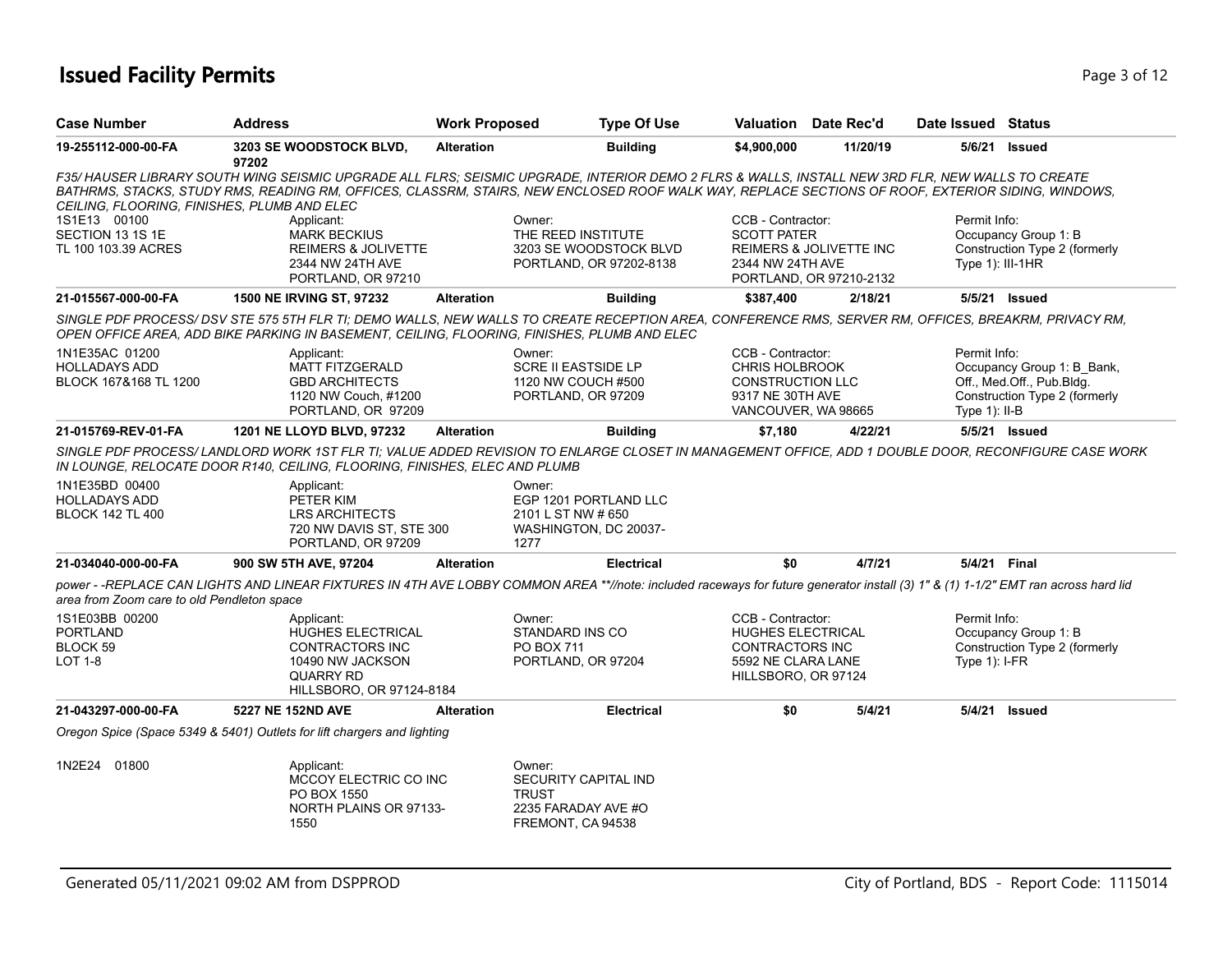### **Issued Facility Permits** Page 4 of 12

| <b>Case Number</b>                                                                                   | <b>Address</b>                                                                                                                                                 | <b>Work Proposed</b> |                                                                                                    | Type Of Use                                                                | Valuation                                                                                                                        | Date Rec'd | Date Issued Status              |                                                         |
|------------------------------------------------------------------------------------------------------|----------------------------------------------------------------------------------------------------------------------------------------------------------------|----------------------|----------------------------------------------------------------------------------------------------|----------------------------------------------------------------------------|----------------------------------------------------------------------------------------------------------------------------------|------------|---------------------------------|---------------------------------------------------------|
| 21-043405-000-00-FA                                                                                  | 3232 SW RESEARCH DR - Unit<br><b>VIB, 97239</b>                                                                                                                | <b>Alteration</b>    |                                                                                                    | <b>Electrical</b>                                                          | \$0                                                                                                                              | 5/4/21     |                                 | 5/4/21 Final                                            |
|                                                                                                      | power-OHSU (VIB) ¿ Vollum drinking fountain floor 2M / MC201 - Provide one GFCI receptacle for drinking fountain from existing circuit (2MN #20)               |                      |                                                                                                    |                                                                            |                                                                                                                                  |            |                                 |                                                         |
| 1S1E09 00600                                                                                         | Applicant:<br>DYNALECTRIC COMPANY<br>2225 NW 20th Ave.<br>PORTLAND OR 97209                                                                                    |                      | Owner:<br>OREGON STATE OF<br>(MEDICAL DEPT<br>3181 SW SAM JACKSON<br>PARK RD<br>PORTLAND, OR 97239 |                                                                            | CCB - Contractor:<br><b>CELINE WILLIAMS</b><br>DYNALECTRIC COMPANY<br>2225 NW 20TH AVE<br>PORTLAND, OR 97209                     |            | Permit Info:<br>Type $1$ ): I-B | Construction Type 2 (formerly                           |
| 21-044368-000-00-FA                                                                                  | 111 SW 5TH AVE, 97204                                                                                                                                          | <b>Alteration</b>    |                                                                                                    | <b>Electrical</b>                                                          | \$0                                                                                                                              | 5/5/21     |                                 | 5/5/21 Issued                                           |
|                                                                                                      | power-T36 Vevo AV Upgrades / limited energy audio visual systems installation                                                                                  |                      |                                                                                                    |                                                                            |                                                                                                                                  |            |                                 |                                                         |
| 1N1E34CD 80000<br>ONE ELEVEN TOWER<br><b>CONDOMINIUM</b><br><b>GENERAL COMMON</b><br><b>ELEMENTS</b> | Applicant:<br><b>DELTA SYSTEMS</b><br><b>INTEGRATION INC</b><br>2450 NW ELEVEN MILE AVE<br>GRESHAM OR 97030-3556                                               |                      | Owner:<br>ASSOCIATION OF UNIT<br><b>TOWER CONDO</b><br>111 SW 5TH AVE<br>PORTLAND, OR 97204        | OWNERS OF ONE ELEVEN                                                       | CCB - Contractor:<br><b>DELTA SYSTEMS</b><br><b>INTEGRATION INC</b><br>2450 NW ELEVEN MILE<br><b>AVENUE</b><br>GRESHAM, OR 97030 |            |                                 |                                                         |
| 21-044617-000-00-FA                                                                                  | 6411 SE MILWAUKIE AVE, 97202 Alteration                                                                                                                        |                      |                                                                                                    | <b>Electrical</b>                                                          | \$0                                                                                                                              | 5/6/21     |                                 | 5/6/21 <b>Issued</b>                                    |
|                                                                                                      | QFC 206 Moreland - Everseen CCTV Project - add data cable and cameras                                                                                          |                      |                                                                                                    |                                                                            |                                                                                                                                  |            |                                 |                                                         |
| 1S1E14DC 13700<br>TOLMAN TR<br>BLOCK <sub>25</sub><br>LOT 4-9                                        | Applicant:<br>APPLIED TECHNICAL<br><b>SYSTEMS INC</b><br>7015 SW McEWAN RD<br>LAKE OSWEGO OR 97035-<br>7830                                                    |                      | Owner:                                                                                             | SELLWOOD GROCERY LLC<br>2154 NE BROADWAY RM 200<br>PORTLAND, OR 97232-1590 |                                                                                                                                  |            |                                 |                                                         |
| 21-016973-000-00-FA                                                                                  | 7000 NE AIRPORT WAY, 97218                                                                                                                                     | <b>Alteration</b>    |                                                                                                    | <b>Electrical</b>                                                          | \$0                                                                                                                              | 2/23/21    |                                 | 5/3/21 Final                                            |
| ESTIMATE ***************                                                                             | TENDER LOVING EMPIRE CONCOURSE E SPC E21857 TI; 1ST TIME TENANT, CREATE ELECTRICAL RM, CASHIER AREA, MUSIC RM, RETAIL AREA, CEILING, ELEC **************** BID |                      |                                                                                                    |                                                                            |                                                                                                                                  |            |                                 |                                                         |
| 1N2E08B 00400<br>SECTION 08 1N 2E<br>TL 400 7.39 ACRES<br>SEE SUB ACCOUNTS                           | Applicant:<br><b>HECKTEC TECHNICAL LLC</b><br>6669 N COLUMBIA WAY<br>PORTLAND, OR 97230                                                                        |                      | Owner:<br>PORT OF PORTLAND<br>PO BOX 3529                                                          | PORTLAND, OR 97208-3529                                                    | CCB - Contractor:<br>HECKTEC TECHNICAL LLC<br>8838 SE LAFAYETTE ST<br>PORTLAND OR 972666<br>PORTLAND, OR 97266                   |            | Permit Info:<br>Type $1$ ): I-A | Occupancy Group 1: A-2<br>Construction Type 2 (formerly |
| 21-024023-000-00-FA                                                                                  | 350 SE MILL ST, 97214                                                                                                                                          | <b>Alteration</b>    |                                                                                                    | <b>Electrical</b>                                                          | \$0                                                                                                                              | 3/10/21    |                                 | 5/7/21 Final                                            |
|                                                                                                      | pwr - TRAILHEAD 1ST FL, STE 5B TI; FIRST TIME TENANT - DEMISING WALL, WORK STATION, ELEC                                                                       |                      |                                                                                                    |                                                                            |                                                                                                                                  |            |                                 |                                                         |
| 1S1E03DA 02600<br><b>STEPHENS ADD</b><br><b>BLOCK 44</b><br><b>LOT 1-4</b><br>LOT 5-8 EXC PT IN ST   |                                                                                                                                                                |                      | Owner:<br>1805 MLK OWNER LLC<br>PORTLAND, OR 97201                                                 | 222 SW COLUMBIA ST #700                                                    |                                                                                                                                  |            |                                 |                                                         |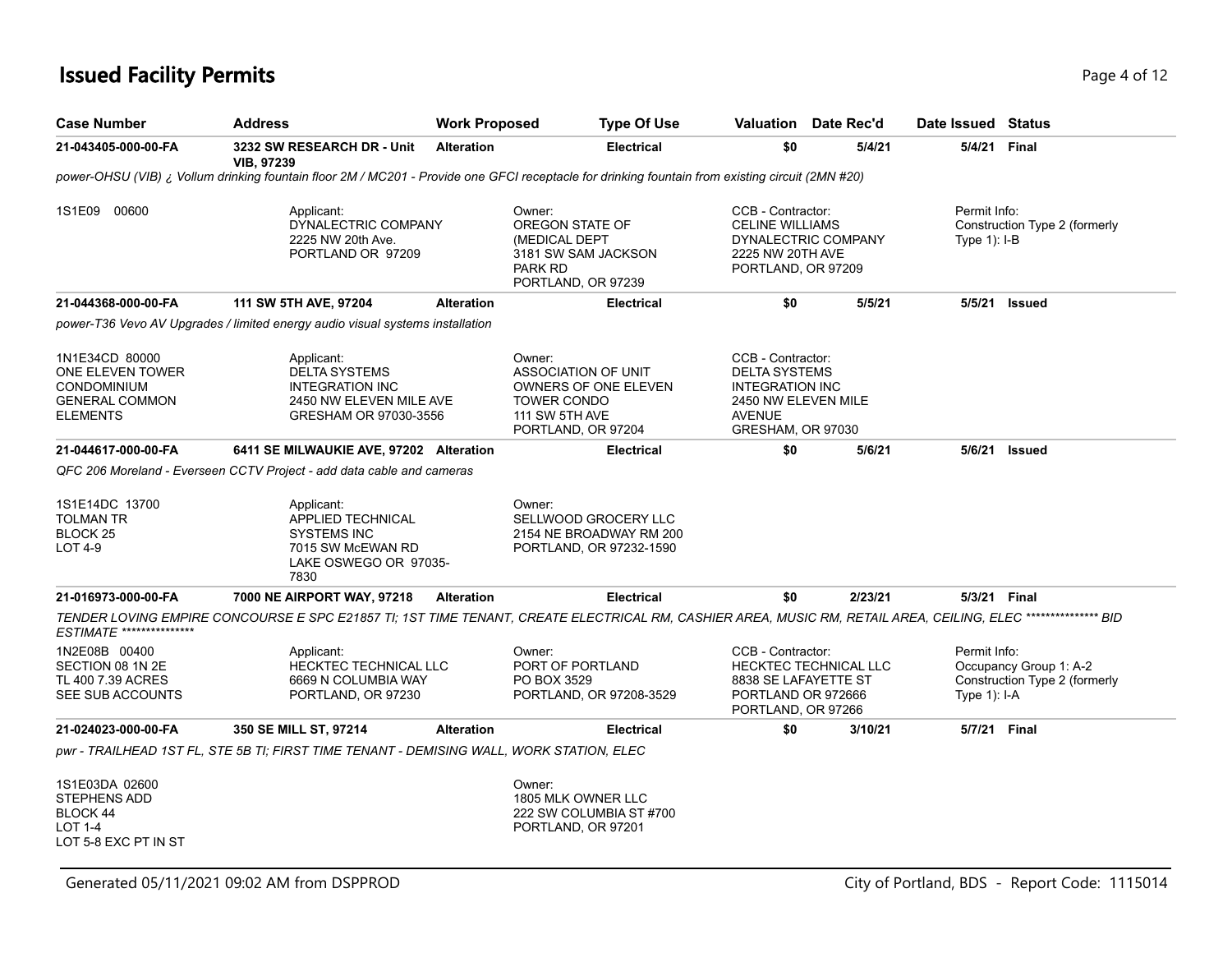### **Issued Facility Permits** Page 1 2 and 2 and 2 and 2 and 2 and 2 and 2 and 2 and 2 and 2 and 2 and 2 and 2 and 2 and 2 and 2 and 2 and 2 and 2 and 2 and 2 and 2 and 2 and 2 and 2 and 2 and 2 and 2 and 2 and 2 and 2 and 2 a

| <b>Case Number</b>                                                                                     | <b>Address</b>                                                                                                                                                 | <b>Work Proposed</b> | <b>Type Of Use</b>                                                                                                       |                                                                                                   | Valuation Date Rec'd  | Date Issued Status              |                                                       |
|--------------------------------------------------------------------------------------------------------|----------------------------------------------------------------------------------------------------------------------------------------------------------------|----------------------|--------------------------------------------------------------------------------------------------------------------------|---------------------------------------------------------------------------------------------------|-----------------------|---------------------------------|-------------------------------------------------------|
| 21-043581-000-00-FA                                                                                    | <b>4555 N CHANNEL AVE</b>                                                                                                                                      | <b>Alteration</b>    | <b>Electrical</b>                                                                                                        | \$0                                                                                               | 5/4/21                | 5/4/21                          | Issued                                                |
|                                                                                                        | CHQ Wind Break Shed - Add 2 circuits for plugs and lights                                                                                                      |                      |                                                                                                                          |                                                                                                   |                       |                                 |                                                       |
| 1N1E20 00109                                                                                           | Applicant:<br>HEIL ELECTRIC CO<br>8425 SE STARK ST<br>PORTLAND OR 97216-1137                                                                                   |                      | Owner:<br>PORT OF PORTLAND<br>PO BOX 3820<br>PORTLAND, OR 97208-3849                                                     |                                                                                                   |                       |                                 |                                                       |
| 21-044666-000-00-FA                                                                                    | 4380 S MACADAM AVE, 97239                                                                                                                                      | <b>Alteration</b>    | <b>Electrical</b>                                                                                                        | \$0                                                                                               | 5/6/21                |                                 | 5/6/21 Issued                                         |
|                                                                                                        | power, fire alarm - ABBOTT LAW, STE 590 TI; NEW TENANT - NEW WALLS TO CREATE OFFICES, RECEPTION, STORAGE, CONFERENCE RM, CEILING, FLOORING, FINISHES, AND ELEC |                      |                                                                                                                          |                                                                                                   |                       |                                 |                                                       |
| 1S1E10DC 00800<br>SECTION 10 1S 1E<br>TL 800 3.18 ACRES<br>DEFERRAL-POTENTIAL<br><b>ADDITIONAL TAX</b> | Applicant:<br>CAPITOL ELECTRIC CO INC<br>11401 NE MARX ST.<br>PORTLAND OR 97220-1041                                                                           |                      | Owner:<br><b>CLARITY VENTURES RF</b><br><b>PORTLAND</b><br>666 BURRARD ST #3210<br>CANADA V6C 2X8<br><b>VANCOUVER BC</b> |                                                                                                   |                       |                                 |                                                       |
| 21-043314-000-00-FA                                                                                    | 1201 NE LLOYD BLVD, 97232                                                                                                                                      | <b>Alteration</b>    | <b>Electrical</b>                                                                                                        | \$0                                                                                               | 5/4/21                |                                 | 5/4/21 Under Inspection                               |
| <b>PLUMB AND ELEC</b>                                                                                  | fire alarm - LANDLORD WORK 1ST FLR TI; DEMO WALLS, NEW WALLS TO CREATE SUITE ENTRY, LOUNGE, CONFERENCE RM, OFFICES, STORAGE RM, CEILING, FLOORING, FINISHES,   |                      |                                                                                                                          |                                                                                                   |                       |                                 |                                                       |
| 1N1E35BD 00400<br><b>HOLLADAYS ADD</b><br><b>BLOCK 142 TL 400</b>                                      | Applicant:<br>POINT MONITOR CORP<br>5863 LAKEVIEW BLVD #100<br>LAKE OSWEGO, OR 97035-<br>7058                                                                  |                      | Owner:<br>EGP 1201 PORTLAND LLC<br>2101 L ST NW # 650<br>WASHINGTON, DC 20037-<br>1277                                   |                                                                                                   |                       |                                 |                                                       |
| 21-029681-000-00-FA                                                                                    | <b>1038 SE CESAR E CHAVEZ</b><br><b>BLVD, 97214</b>                                                                                                            | <b>Alteration</b>    | <b>Electrical</b>                                                                                                        | \$0                                                                                               | 3/26/21               |                                 | 5/7/21 Issued                                         |
|                                                                                                        | pwr/acc - BELMONT LIBRARY CARD READERS; INSTALL 3 CARD READERS ELEC                                                                                            |                      |                                                                                                                          |                                                                                                   |                       |                                 |                                                       |
| 1S1E01AD 04500<br><b>EASTLAND</b><br><b>BLOCK4</b><br>LOT 1&2 TL 4500                                  | Applicant:<br>APPLIED TECHNICAL<br><b>SYSTEMS INC</b><br>7015 SW McEWAN RD<br>LAKE OSWEGO OR 97035-<br>7830                                                    |                      | Owner:<br>MULTNOMAH COUNTY<br><b>LIBRARY DISTRICT</b><br>401 N DIXON ST<br>PORTLAND, OR 97227                            | CCB - Contractor:<br>APPLIED TECHNICAL<br><b>SYSTEMS INC</b><br>7015 SW MCEWAN RD                 | LAKE OSWEGO, OR 97035 |                                 |                                                       |
| 21-042813-000-00-FA                                                                                    | 900 SW 5TH AVE, 97204                                                                                                                                          | <b>Alteration</b>    | <b>Electrical</b>                                                                                                        | \$0                                                                                               | 5/3/21                |                                 | 5/3/21 Issued                                         |
| hvac controls-UNION BANK 25TH FLR TI                                                                   |                                                                                                                                                                |                      |                                                                                                                          |                                                                                                   |                       |                                 |                                                       |
| 1S1E03BB 00200<br><b>PORTLAND</b><br>BLOCK 59<br>LOT 1-8                                               | Applicant:<br>NORTHWEST CONTROL<br><b>COMPANY</b><br>PO BOX 22919<br><b>MILWAUKIE OR 97269-2919</b>                                                            |                      | Owner:<br>STANDARD INS CO<br>PO BOX 711<br>PORTLAND, OR 97204                                                            | CCB - Contractor:<br><b>MARK JOHNSON</b><br><b>COMPANY</b><br>PO BOX 22919<br>MILWAUKIE, OR 97269 | NORTHWEST CONTROL     | Permit Info:<br>Type $1$ : I-FR | Occupancy Group 1: B<br>Construction Type 2 (formerly |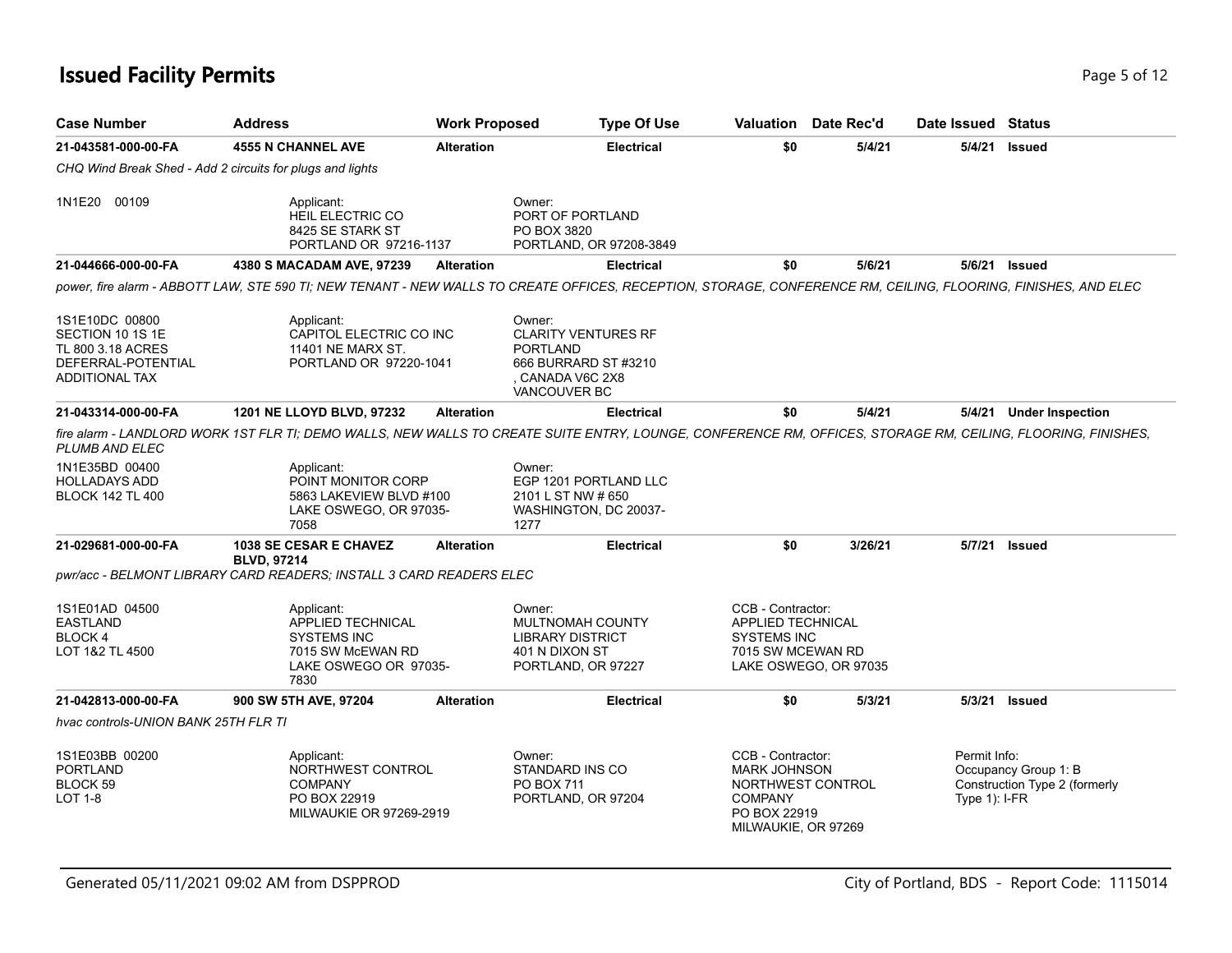### **Issued Facility Permits** Page 6 of 12

| <b>Case Number</b>                                                                                                                | <b>Address</b>                                                                                                                                                                                                                                   | <b>Work Proposed</b> |                                                                                             | <b>Type Of Use</b>                                     |                                                                                                                        | <b>Valuation</b> Date Rec'd                           | Date Issued Status                          |                                                              |
|-----------------------------------------------------------------------------------------------------------------------------------|--------------------------------------------------------------------------------------------------------------------------------------------------------------------------------------------------------------------------------------------------|----------------------|---------------------------------------------------------------------------------------------|--------------------------------------------------------|------------------------------------------------------------------------------------------------------------------------|-------------------------------------------------------|---------------------------------------------|--------------------------------------------------------------|
| 21-035543-000-00-FA                                                                                                               | 5331 S MACADAM AVE, 97239                                                                                                                                                                                                                        | <b>Alteration</b>    |                                                                                             | <b>Electrical</b>                                      | \$0                                                                                                                    | 4/12/21                                               |                                             | 5/3/21 Issued                                                |
|                                                                                                                                   | power-EDWARD JONES, STE 376 TI-DEMO WALLS, NEW WALLS TO CREATE OFFICES, CEILING, FLOORING, FINISHES, AND ELEC **//NOTE: (This permit replaces cancelled permit pulled in<br>error 21-042713ET) cover inspection was ok and will be honored.      |                      |                                                                                             |                                                        |                                                                                                                        |                                                       |                                             |                                                              |
| 1S1E15BD 03900<br>SECTION 15 1S 1E<br>TL 3900 3.66 ACRES                                                                          |                                                                                                                                                                                                                                                  |                      | Owner:<br><b>OWNER LLC</b><br>PORTLAND, OR 97201                                            | <b>WL-SKB WATER TOWER</b><br>222 SW COLUMBIA ST #700   | CCB - Contractor:<br><b>COMPANY</b><br>PO BOX 2769<br>CLACKAMAS, OR 97015                                              | <b>WRONSKI CONSTRUCTION</b>                           |                                             |                                                              |
| 21-043191-000-00-FA                                                                                                               | 3232 SW RESEARCH DR - Unit<br>VIB, 97239                                                                                                                                                                                                         | <b>Alteration</b>    |                                                                                             | <b>Electrical</b>                                      | \$0                                                                                                                    | 5/3/21                                                |                                             | 5/3/21 Issued                                                |
|                                                                                                                                   | POWER- OHSU (VIB) 3rd flr Dark Rm - Remove old wire-mold, receptacles and light switches. Install new wire mold fed with 5 existing circuits. Relocate light switch                                                                              |                      |                                                                                             |                                                        |                                                                                                                        |                                                       |                                             |                                                              |
| 1S1E09 00600                                                                                                                      | Applicant:<br>DYNALECTRIC COMPANY<br>2225 NW 20th Ave.<br>PORTLAND OR 97209                                                                                                                                                                      |                      | Owner:<br><b>OREGON STATE OF</b><br>(MEDICAL DEPT<br>PARK RD<br>PORTLAND, OR 97239          | 3181 SW SAM JACKSON                                    | CCB - Contractor:<br><b>CELINE WILLIAMS</b><br>2225 NW 20TH AVE<br>PORTLAND, OR 97209                                  | DYNALECTRIC COMPANY                                   | Permit Info:<br>Type $1$ : I-B              | Construction Type 2 (formerly                                |
| 21-044167-000-00-FA                                                                                                               | 111 SW 5TH AVE, 97204                                                                                                                                                                                                                            | <b>Alteration</b>    |                                                                                             | <b>Electrical</b>                                      | \$0                                                                                                                    | 5/5/21                                                |                                             | 5/5/21 Issued                                                |
|                                                                                                                                   | power- install DAS system / Install (1) 400 amp & (2) 125 amp 120/208v panels for DAS head end. Floor B2                                                                                                                                         |                      |                                                                                             |                                                        |                                                                                                                        |                                                       |                                             |                                                              |
| 1N1E34CD 80000<br>ONE ELEVEN TOWER<br><b>CONDOMINIUM</b><br><b>GENERAL COMMON</b><br><b>ELEMENTS</b>                              | Applicant:<br><b>CHRISTENSON ELECTRIC</b><br><b>INC</b><br>17201 NE SACRAMENTO ST<br>PORTLAND OR 97230-5941                                                                                                                                      |                      | Owner:<br>ASSOCIATION OF UNIT<br><b>TOWER CONDO</b><br>111 SW 5TH AVE<br>PORTLAND, OR 97204 | <b>OWNERS OF ONE ELEVEN</b>                            | CCB - Contractor:<br><b>INC</b><br>PORTLAND, OR 97230                                                                  | <b>CHRISTENSON ELECTRIC</b><br>17201 NE SACRAMENTO ST |                                             |                                                              |
| 21-043124-000-00-FA                                                                                                               | 6936 N FATHOM ST, 97217                                                                                                                                                                                                                          | <b>Alteration</b>    |                                                                                             | <b>Electrical</b>                                      | \$0                                                                                                                    | 5/3/21                                                |                                             | 5/3/21 <b>Issued</b>                                         |
|                                                                                                                                   | feed for equipment - DAIMLER WESTERN STAR NEW EQUIPMENT MEZZANINE; INSTALL NEW MEZZANINE FOR CONVEYOR/PRODUCTION EQUIPMENT CONTROLS, FINISHES AND ELEC                                                                                           |                      |                                                                                             |                                                        |                                                                                                                        |                                                       |                                             |                                                              |
| 1N1E17B 00200<br>SECTION 17 1N 1E<br>TL 200 24.90 ACRES<br><b>LAND &amp; IMPS SEE</b><br>R646162 (R941170881)<br>FOR MACH & EQUIP | Applicant:<br><b>OEG INC</b><br>1709 SE 3RD AVE.<br>PORTLAND OR 97214-4547                                                                                                                                                                       |                      | Owner:<br><b>AMERICA LLC</b><br>PO BOX 3820                                                 | <b>DAIMLER TRUCKS NORTH</b><br>PORTLAND, OR 97208-3820 |                                                                                                                        |                                                       | Permit Info:<br>Hazard 2<br>Type $1$ : II-B | Occupancy Group 1: H-2 High<br>Construction Type 2 (formerly |
| 21-042818-000-00-FA                                                                                                               | 900 SW 5TH AVE, 97204                                                                                                                                                                                                                            | <b>Alteration</b>    |                                                                                             | <b>Electrical</b>                                      | \$0                                                                                                                    | 5/3/21                                                |                                             | 5/3/21 Issued                                                |
|                                                                                                                                   | hvac controls - UNION BANK GRND FLR TI; MINOR DEMO, NEW WALLS TO CREATE VESTIBULE AREA, WAITING AREA, LOBBY, TELLER AREA, WORK RM, IT RM, CASH RM, BREAKRM,<br>BATHRM, CONFERENCE RM, FUTURE ATM RM, CEILING, FLOORING, FINISHES, PLUMB AND ELEC |                      |                                                                                             |                                                        |                                                                                                                        |                                                       |                                             |                                                              |
| 1S1E03BB 00200<br><b>PORTLAND</b><br>BLOCK 59<br><b>LOT 1-8</b>                                                                   | Applicant:<br>NORTHWEST CONTROL<br><b>COMPANY</b><br>PO BOX 22919<br>MILWAUKIE OR 97269-2919                                                                                                                                                     |                      | Owner:<br>STANDARD INS CO<br>PO BOX 711<br>PORTLAND, OR 97204                               |                                                        | CCB - Contractor:<br><b>MARK JOHNSON</b><br>NORTHWEST CONTROL<br><b>COMPANY</b><br>PO BOX 22919<br>MILWAUKIE, OR 97269 |                                                       | Permit Info:<br>Type $1$ : I-FR             | Occupancy Group 1: B<br>Construction Type 2 (formerly        |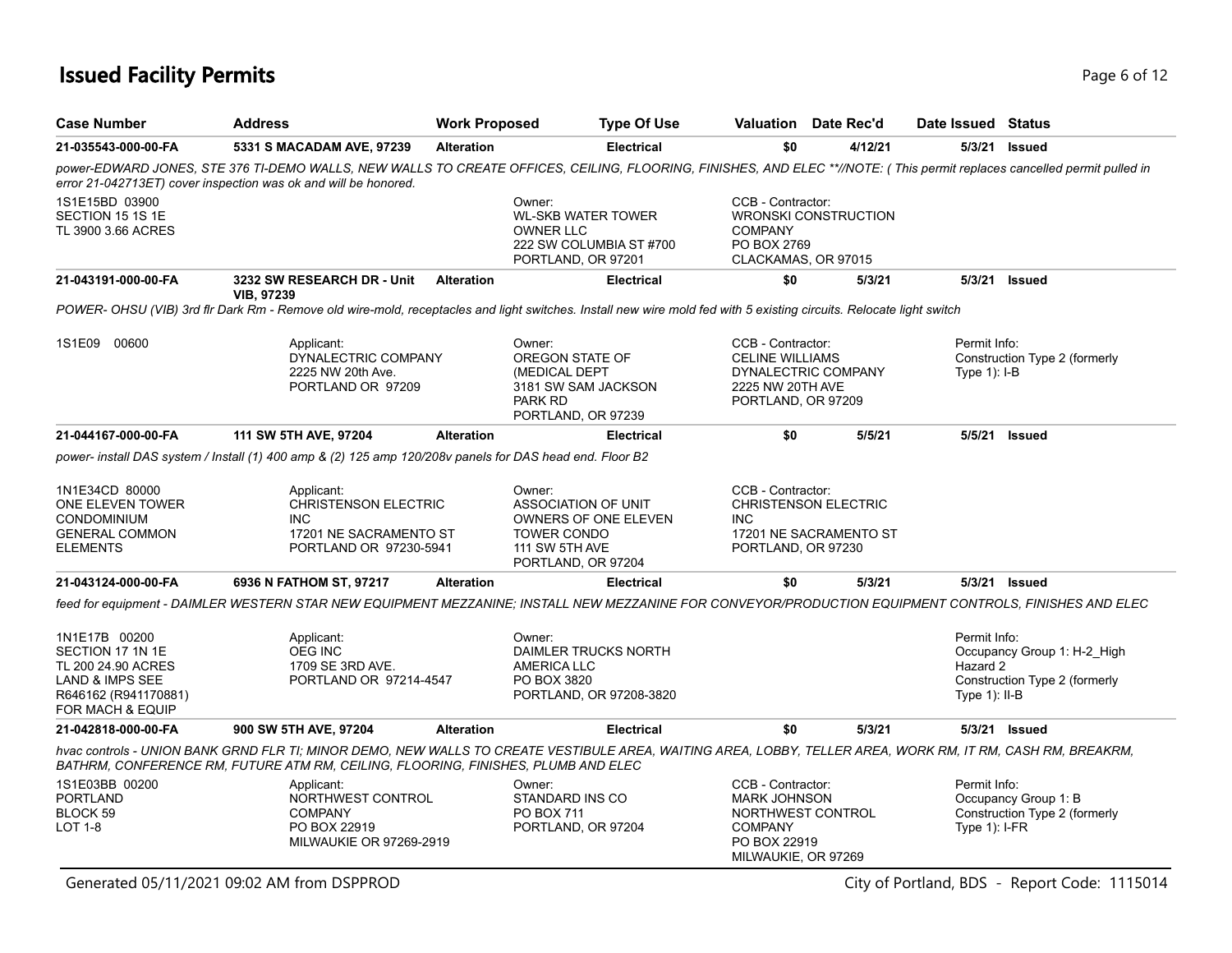#### **Issued Facility Permits** Page 7 of 12

| <b>Case Number</b>  | <b>Address</b>                                                                      | <b>Work Proposed</b> | <b>Type Of Use</b>                                                                                                      | Valuation                                                                                                    | Date Rec'd | Date Issued                     | Status                                                |
|---------------------|-------------------------------------------------------------------------------------|----------------------|-------------------------------------------------------------------------------------------------------------------------|--------------------------------------------------------------------------------------------------------------|------------|---------------------------------|-------------------------------------------------------|
| 21-042804-000-00-FA | <b>3310 SW US VETERANS</b><br><b>HOSPITAL RD - Unit PP, 97201</b>                   | <b>Alteration</b>    | <b>Electrical</b>                                                                                                       | \$0                                                                                                          | 5/3/21     | 5/3/21                          | Final                                                 |
|                     | power-Add quad receptacles for RM C202 monitor from existing circuit                |                      |                                                                                                                         |                                                                                                              |            |                                 |                                                       |
| 00200<br>1S1E09     | Applicant:<br>DYNALECTRIC COMPANY<br>2225 NW 20th Ave.<br>PORTLAND OR 97209         |                      | Owner:<br>OREGON STATE BOARD OF<br><b>HIGHER EDUCATION</b><br>3181 SW SAM JACKSON<br>PARK RD<br>PORTLAND, OR 97239-3011 | CCB - Contractor:<br><b>CELINE WILLIAMS</b><br>DYNALECTRIC COMPANY<br>2225 NW 20TH AVE<br>PORTLAND, OR 97209 |            | Permit Info:<br>Type $1$ ): V-B | Occupancy Group 1: B<br>Construction Type 2 (formerly |
| 21-043139-000-00-FA | 101 SW MAIN ST, 97204                                                               | <b>Alteration</b>    | <b>Electrical</b>                                                                                                       | \$0                                                                                                          | 5/3/21     | 5/3/21                          | Issued                                                |
|                     | data - #1500 Greenwood - S-2110 Low voltage cabling for conference room AV System - |                      |                                                                                                                         |                                                                                                              |            |                                 |                                                       |
| 1S1E03BD 00300      | Applicant:                                                                          |                      | Owner:                                                                                                                  |                                                                                                              |            | Permit Info:                    |                                                       |

| 21-035290-000-00-FA                                             | <b>600 NE GRAND AVE, 97232</b>                                                                                         | <b>Alteration</b> | <b>Fire Alarms</b>                                                               | \$1 | 4/9/21  | 5/5/21<br>Issued                                                                                                            |
|-----------------------------------------------------------------|------------------------------------------------------------------------------------------------------------------------|-------------------|----------------------------------------------------------------------------------|-----|---------|-----------------------------------------------------------------------------------------------------------------------------|
| 1N1E35AC 01200<br><b>HOLLADAYS ADD</b><br>BLOCK 167&168 TL 1200 | Applicant:<br><b>SHANE TERCEK</b><br>CAPITOL ELECTRIC<br>COMPANY INC<br><b>11401 NE MARX ST.</b><br>PORTLAND, OR 97220 |                   | Owner:<br><b>SCRE II EASTSIDE LP</b><br>1120 NW COUCH #500<br>PORTLAND, OR 97209 |     |         | Permit Info:<br>Occupancy Group 1: B_Bank,<br>Off., Med.Off., Pub.Bldg.<br>Construction Type 2 (formerly<br>Type $1$ : II-B |
|                                                                 | ALARM - INSTALL FA NOTIFICATION DEVICES PER PLANS IN SUITE 575.                                                        |                   |                                                                                  |     |         |                                                                                                                             |
| 21-035986-000-00-FA                                             | <b>1500 NE IRVING ST. 97232</b>                                                                                        | <b>Alteration</b> | <b>Fire Alarms</b>                                                               | \$1 | 4/13/21 | 5/5/21<br>Issued                                                                                                            |
| LOT 5-8 EXC PT IN STS                                           | PORTLAND OR 97230-5941                                                                                                 |                   | 367-1<br><b>HICKSVILLE, NY 11802-7517</b>                                        |     |         | Type $1$ : I-A                                                                                                              |
| <b>LOT 1-4</b>                                                  | 17201 NE SACRAMENTO ST                                                                                                 |                   | PO BOX 7517 BILLBOX# 17-                                                         |     |         | Construction Type 2 (formerly                                                                                               |
| BLOCK 11                                                        | INC.                                                                                                                   |                   | PLACE OR LLC                                                                     |     |         | Off., Med.Off., Pub.Bldg.                                                                                                   |
| 1S1E03BD 00300<br><b>PORTLAND</b>                               | Applicant:<br><b>CHRISTENSON ELECTRIC</b>                                                                              |                   | Owner:<br>MADISON-OFC ONE MAIN                                                   |     |         | Permit Info:<br>Occupancy Group 1: B Bank,                                                                                  |

*METRO CHILDCARE CENTER TI GRND FLR - FIRE ALARM TI FOR AN EXISTING DAYCARE UNDER 300 OCCUPANTS. UTILIZING EXISTING 11 SMOKES, 2 PULL STATIONS, 2 STROBES, 5 HORN STROBES AND ADDING 4 SMOKES, 3 STROBES, AND 6 HORN STROBES*

1N1E35BC 03700

Applicant: MICHAEL TEAGUE WESTERN STATES FIRE PROTECTION CO 17500 SW 65TH AVE LAKE OSWEGO OR 97035

Owner: METRO 600 NE GRAND AVE PORTLAND, OR 97232-2736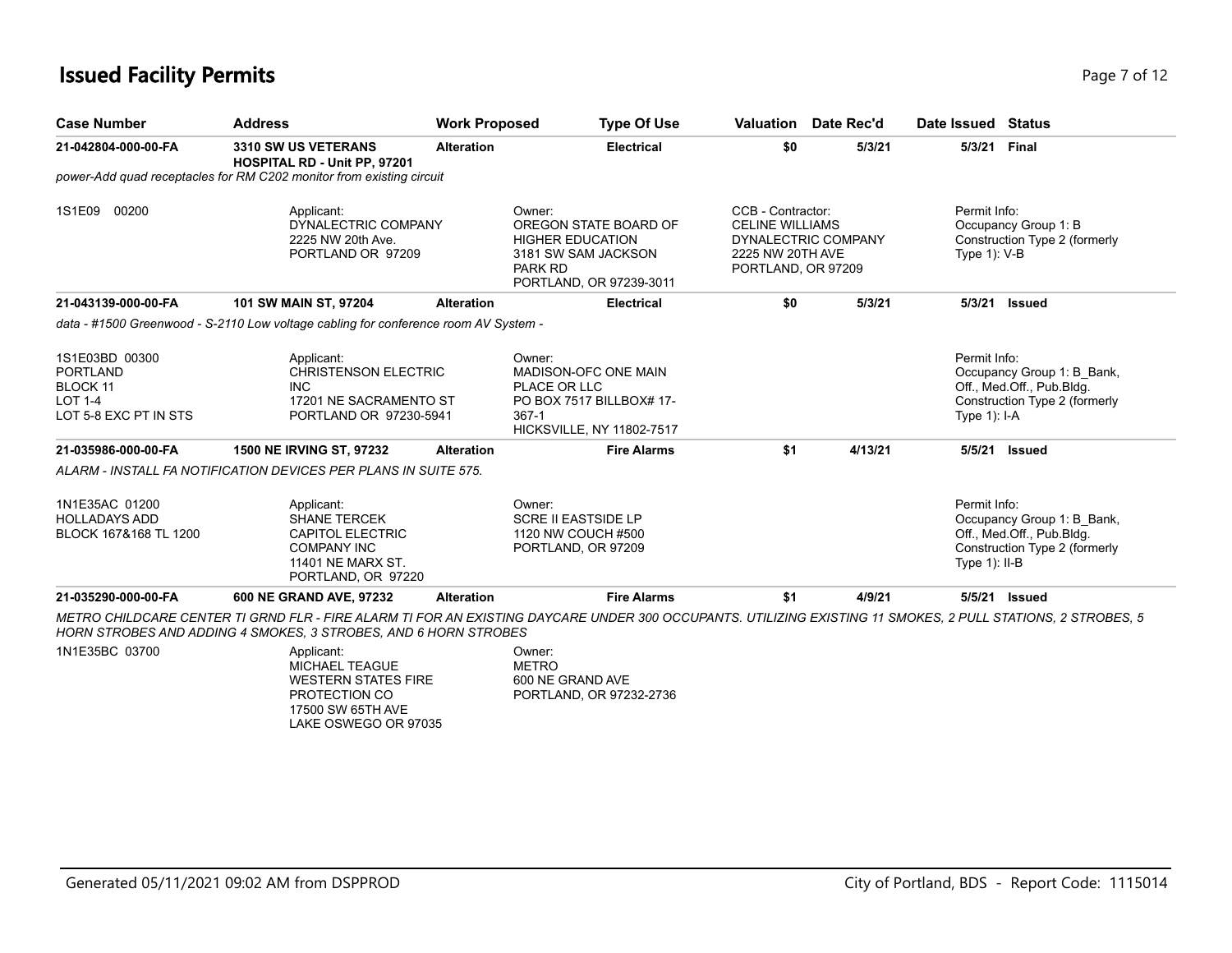### **Issued Facility Permits** Page 8 of 12

| <b>Case Number</b>                                                                                                     | <b>Address</b>                                                                                                                  | <b>Work Proposed</b> | <b>Type Of Use</b>                                                                                 |     | <b>Valuation</b> Date Rec'd | Date Issued Status               |                                                                                          |
|------------------------------------------------------------------------------------------------------------------------|---------------------------------------------------------------------------------------------------------------------------------|----------------------|----------------------------------------------------------------------------------------------------|-----|-----------------------------|----------------------------------|------------------------------------------------------------------------------------------|
| 21-043453-000-00-FA                                                                                                    | 900 SW 5TH AVE, 97204                                                                                                           | <b>Alteration</b>    | <b>Fire Alarms</b>                                                                                 | \$1 | 5/4/21                      | 5/5/21                           | <b>Issued</b>                                                                            |
|                                                                                                                        | ALARM - ADD (4) NEW SPEAKER/STROBES AND (2) NEW STROBES AS PART OF TI.                                                          |                      |                                                                                                    |     |                             |                                  |                                                                                          |
| 1S1E03BB 00200<br><b>PORTLAND</b><br>BLOCK 59<br>LOT 1-8                                                               | Applicant:<br><b>MATT CHAIKA</b><br><b>HUGHES ELECTRICAL</b><br><b>CONTRACTORS</b><br>5592 NE CLARA LANE<br>HILLSBORO, OR 97124 |                      | Owner:<br>STANDARD INS CO<br>PO BOX 711<br>PORTLAND, OR 97204                                      |     |                             | Permit Info:<br>Type $1$ : I-FR  | Occupancy Group 1: B<br>Construction Type 2 (formerly                                    |
| 21-042124-000-00-FA                                                                                                    | 555 SE M L KING BLVD, 97214                                                                                                     | <b>Alteration</b>    | <b>Fire Alarms</b>                                                                                 | \$1 | 4/29/21                     | 5/5/21                           | <b>Issued</b>                                                                            |
|                                                                                                                        | LANDLORD WK. STE 505 TI - FIRE ALARM NOTIFICATION DEVICES                                                                       |                      |                                                                                                    |     |                             |                                  |                                                                                          |
| 1S1E03AA 00200<br><b>EAST PORTLAND</b><br>BLOCK 82<br>E 10' OF LOT 1&2<br>LOT 5 EXC PT IN STS, LOT<br>6-8 EXC PT IN ST | Applicant:<br><b>BROOKE WILLIAMS</b><br>POINT MONITOR CORP<br>5863 LAKEVIEW BLVD<br>LAKE OSWEGO, OR 97035                       |                      | Owner:<br>PMC BUILDING LLC<br>75 SE YAMHILL ST #201<br>PORTLAND, OR 97214                          |     |                             |                                  |                                                                                          |
| 21-042123-000-00-FA                                                                                                    | 12000 SW 49TH AVE, 97219                                                                                                        | <b>Alteration</b>    | <b>Fire Sprinklers</b>                                                                             | \$1 | 4/29/21                     |                                  | 5/5/21 Issued                                                                            |
| 1S1E31D 00200                                                                                                          | Applicant:<br><b>AUGUST HOFFMAN</b><br><b>RED HAWK FIRE</b><br><b>PROTECTION</b><br>3801 FRUIT VALLEY RD<br>VANCOUVER, WA 98660 |                      | Owner:<br>PORTLAND COMMUNITY<br><b>COLLEGE DISTRICT</b><br>PO BOX 19000<br>PORTLAND, OR 97280-0990 |     |                             |                                  |                                                                                          |
| 21-042118-000-00-FA                                                                                                    | <b>1500 NE IRVING ST, 97232</b>                                                                                                 | <b>Alteration</b>    | <b>Fire Sprinklers</b>                                                                             | \$1 | 4/29/21                     | 5/5/21                           | Issued                                                                                   |
|                                                                                                                        | DSV STE 575 5TH FLR TI - FSW TO SWAP 2 PENDANTS FOR UPRIGHTS IN EGRESS PATH                                                     |                      |                                                                                                    |     |                             |                                  |                                                                                          |
| 1N1E35AC 01200<br><b>HOLLADAYS ADD</b><br>BLOCK 167&168 TL 1200                                                        | Applicant:<br><b>BRANDON WHITTAKER</b><br><b>FIRE SYSTEMS WEST</b><br>600 SE MARITIME AVE. #300<br>VANCOUVER, WA 98661          |                      | Owner:<br><b>SCRE II EASTSIDE LP</b><br>1120 NW COUCH #500<br>PORTLAND, OR 97209                   |     |                             | Permit Info:<br>Type $1$ ): II-B | Occupancy Group 1: B Bank,<br>Off., Med.Off., Pub.Bldg.<br>Construction Type 2 (formerly |
| 21-035263-000-00-FA                                                                                                    | <b>1201 NE LLOYD BLVD, 97232</b>                                                                                                | <b>Alteration</b>    | <b>Fire Sprinklers</b>                                                                             | \$1 | 4/9/21                      |                                  | 5/5/21 Issued                                                                            |
|                                                                                                                        | LANDLORD WORK 1ST FLR TI - ADD AND RELOCATE (15) SPRINKLERS TO ACCOMMODATE A NEW TENANT SPACE                                   |                      |                                                                                                    |     |                             |                                  |                                                                                          |
| 1N1E35BD 00400<br><b>HOLLADAYS ADD</b><br><b>BLOCK 142 TL 400</b>                                                      | Applicant:<br><b>JOSEPH PLATTNER</b><br>PATRIOT FIRE PROTECTION<br>4708 NE MINNEHAHA ST<br>VANVOUVER WA 98661                   |                      | Owner:<br>EGP 1201 PORTLAND LLC<br>2101 L ST NW # 650<br>WASHINGTON, DC 20037-<br>1277             |     |                             |                                  |                                                                                          |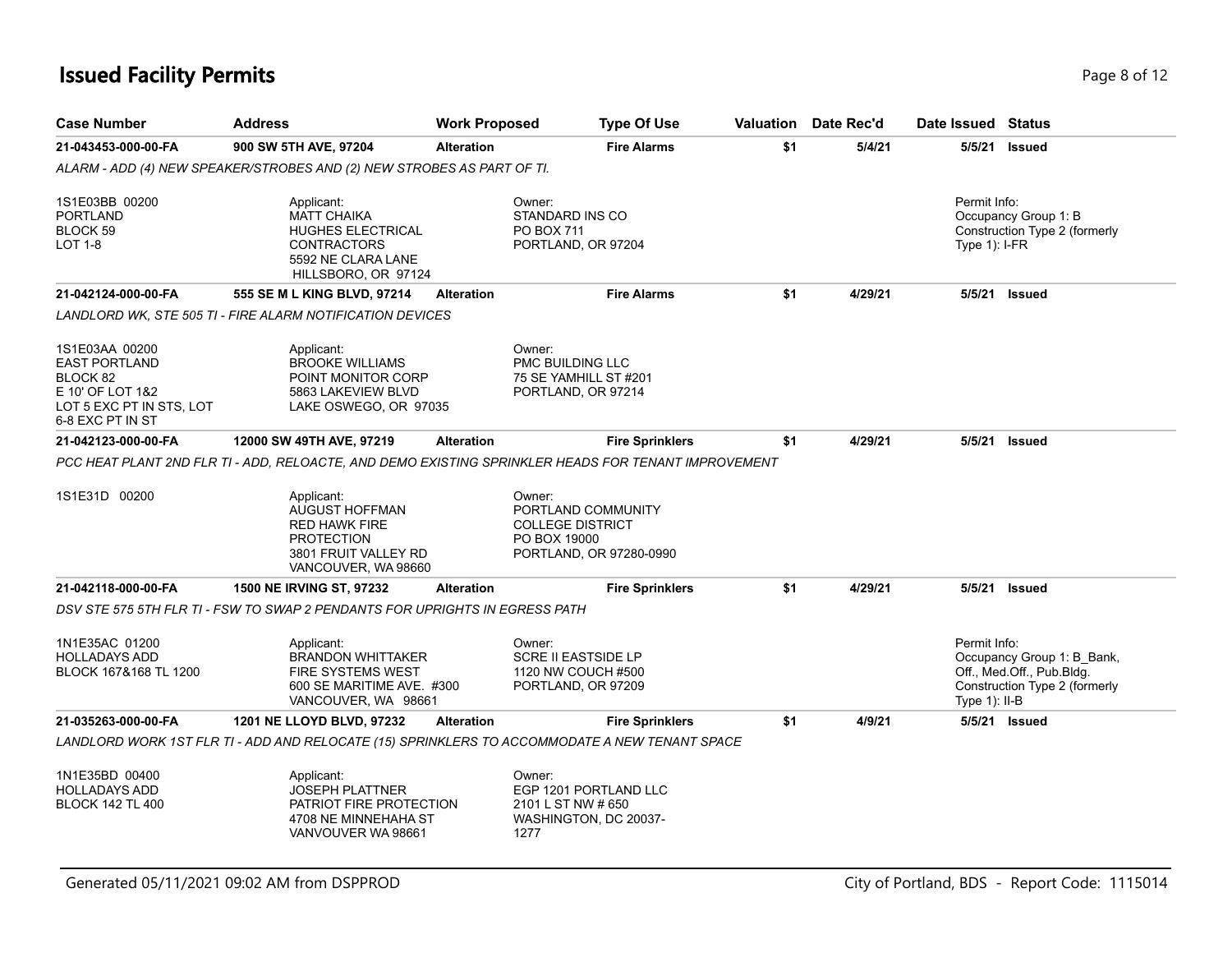### **Issued Facility Permits** Page 9 of 12

| <b>Case Number</b>                                                       | <b>Address</b>                                                                                                                  | <b>Work Proposed</b> |                                                                                                          | <b>Type Of Use</b>     | Valuation                                                                                                 | Date Rec'd | Date Issued Status              |                                                       |
|--------------------------------------------------------------------------|---------------------------------------------------------------------------------------------------------------------------------|----------------------|----------------------------------------------------------------------------------------------------------|------------------------|-----------------------------------------------------------------------------------------------------------|------------|---------------------------------|-------------------------------------------------------|
| 21-042540-000-00-FA                                                      | 5331 S MACADAM AVE, 97239                                                                                                       | <b>Alteration</b>    |                                                                                                          | <b>Fire Sprinklers</b> | \$1                                                                                                       | 4/30/21    | 5/5/21                          | <b>Issued</b>                                         |
|                                                                          | SPRINKLER - ADD/RELOCATE (1) HEAD TO ACCOMMODATE NEW CEILING AND WALLS.                                                         |                      |                                                                                                          |                        |                                                                                                           |            |                                 |                                                       |
| 1S1E15BD 03900<br>SECTION 15 1S 1E<br>TL 3900 3.66 ACRES                 | Applicant:<br><b>JEREMY SCHRAM</b><br><b>VIKING AUTOMATIC</b><br><b>SPRINKLER</b><br>3245 NW FRONT AVE.<br>PORTLAND OR 97210    |                      | Owner:<br><b>WL-SKB WATER TOWER</b><br><b>OWNER LLC</b><br>222 SW COLUMBIA ST #700<br>PORTLAND, OR 97201 |                        |                                                                                                           |            |                                 |                                                       |
| 21-040820-000-00-FA                                                      | 905 NW 12TH AVE, 97209                                                                                                          | <b>Alteration</b>    |                                                                                                          | <b>Fire Sprinklers</b> | \$1                                                                                                       | 4/27/21    | 5/5/21                          | Issued                                                |
|                                                                          | SPRINKLER - ADD AND RELOCATE FIRE SPRINKLERS FOR TI. (16 HEADS)                                                                 |                      |                                                                                                          |                        |                                                                                                           |            |                                 |                                                       |
| 1N1E33AD 00100<br><b>COUCHS ADD</b><br>BLOCK 143<br><b>LOT 1-8</b>       | Applicant:<br><b>TRAVIS SCHWEITZER</b><br><b>SPRINKIT FIRE</b><br>PROTECTION INC.<br><b>PO BOX 2227</b><br>OREGON CITY OR 97045 |                      | Owner:<br>UNICO BOP RIVERTEC LLC<br>1215 4TH AVE #600<br>SEATTLE, WA 98161                               |                        |                                                                                                           |            |                                 |                                                       |
| 21-028902-000-00-FA                                                      | 705 N KILLINGSWORTH ST,                                                                                                         | <b>Alteration</b>    |                                                                                                          | <b>Mechanical</b>      | \$72,000                                                                                                  | 3/24/21    | 5/3/21                          | Issued                                                |
|                                                                          | 97217<br>F26/ PCC CASCADE PSEB 1ST FLR TI: INSTALL DUCTWORK, GRILLES, DIFFUSERS, TERMINAL UNITS AND ELEC                        |                      |                                                                                                          |                        |                                                                                                           |            |                                 |                                                       |
| 1N1E15CD 12300                                                           | Applicant:<br><b>JEFF VINCENT</b><br><b>STUDIO PETRETTI</b><br>ARCHITECTURE<br>2335 SE 50TH AVE, STE B<br>PORTLAND OR 97215     |                      | Owner:<br>PORTLAND COMMUNITY<br><b>COLLEGE DIST</b><br>PO BOX 19000<br>PORTLAND, OR 97280-0990           |                        | CCB - Contractor:<br><b>DANIEL MIRANDA INC</b><br>15009 NE 21ST ST<br>VANCOUVER, WA 98684                 |            | Permit Info:<br>Type $1$ ): V-B | Occupancy Group 1: B<br>Construction Type 2 (formerly |
| 21-039208-000-00-FA                                                      | 1620 SW TAYLOR ST, 97205                                                                                                        | <b>Alteration</b>    |                                                                                                          | <b>Mechanical</b>      | \$75,000                                                                                                  | 4/21/21    | 5/7/21                          | <b>Issued</b>                                         |
|                                                                          | SINGLE PDF PROCESS/LINCOLN PLACE 3RD FLR HVAC; REPLACE WATER COOLED AC UNIT, PIPING AND ELEC                                    |                      |                                                                                                          |                        |                                                                                                           |            |                                 |                                                       |
| 1N1E33DC 05100<br><b>PORTLAND</b><br><b>BLOCK 320 TL 5100</b>            | Applicant:<br><b>IAN MCDONALD</b><br>OREGON-AIRE INC<br>7715 NE 33RD DR STE A<br>PORTLAND OR 97211                              |                      | Owner:<br>LINCOLN PLACE<br>PO BOX 2708<br>PORTLAND, OR 97208-2708                                        |                        | CCB - Contractor:<br><b>TOM BRAMMER</b><br>OREGON AIRE INC<br>7715 NE 33RD DR STE A<br>PORTLAND, OR 97211 |            |                                 |                                                       |
| 21-038085-000-00-FA                                                      | <b>200 SW MARKET ST, 97201</b>                                                                                                  | <b>Alteration</b>    |                                                                                                          | Mechanical             | \$21,795                                                                                                  | 4/19/21    | 5/5/21                          | Issued                                                |
|                                                                          | SINGLE PDF PROCESS/ BULLARD DOWN SIZE STE 1950 TI; INSTALL DUCTWORK, GRILLES, DIFFUSERS, VAVS AND ELEC                          |                      |                                                                                                          |                        |                                                                                                           |            |                                 |                                                       |
| 1S1E03CB 00800<br>SOUTH AUDITORIUM ADD<br><b>BLOCK A</b><br>LOT 2 TL 800 | Applicant:<br><b>GEORGE LEKAS</b><br>Alliant-Systems<br>351 NW 12TH AVE<br>PORTLAND, OR 97209                                   |                      | Owner:<br><b>TWO HUNDRED MARKET</b><br>ASSOC LP<br>200 SW MARKET ST #1720<br>PORTLAND, OR 97201          |                        | CCB - Contractor:<br><b>ALLIANT SYSTEMS LLC</b><br>351 NW 12TH AVE<br>PORTLAND, OR 97209                  |            | Permit Info:<br>Type $1$ : I-A  | Occupancy Group 1: B<br>Construction Type 2 (formerly |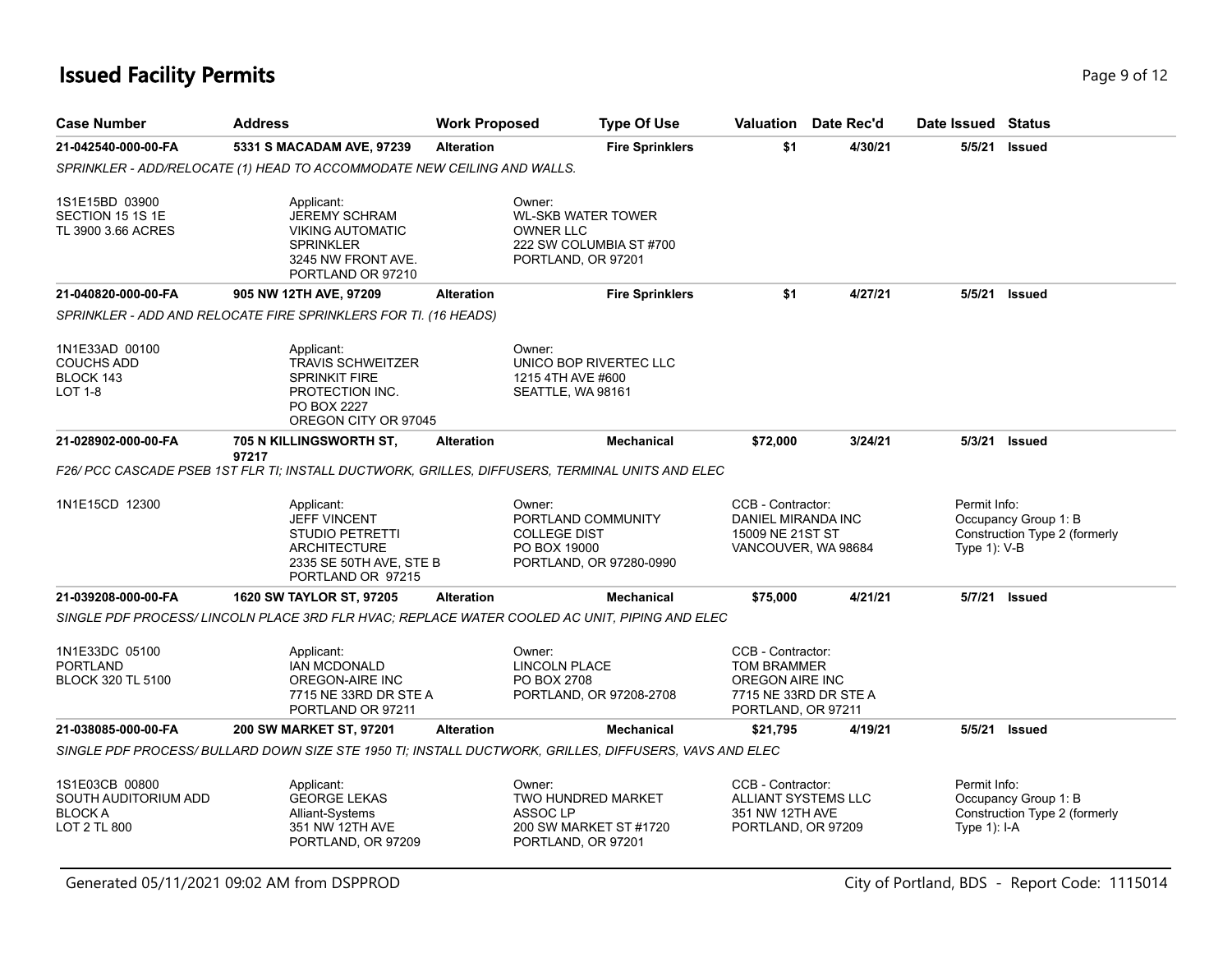# **Issued Facility Permits** Page 10 of 12

| <b>Case Number</b>                                                                                  | <b>Address</b>                                                                                                                                                                                                                                                         | <b>Work Proposed</b> | <b>Type Of Use</b>                                                                                                             |                                                                                                              | Valuation Date Rec'd                            | Date Issued Status               |                                                         |
|-----------------------------------------------------------------------------------------------------|------------------------------------------------------------------------------------------------------------------------------------------------------------------------------------------------------------------------------------------------------------------------|----------------------|--------------------------------------------------------------------------------------------------------------------------------|--------------------------------------------------------------------------------------------------------------|-------------------------------------------------|----------------------------------|---------------------------------------------------------|
| 21-033568-000-00-FA                                                                                 | 3805 SE HAWTHORNE BLVD,<br>97214                                                                                                                                                                                                                                       | <b>Alteration</b>    | <b>Mechanical</b>                                                                                                              | \$5,000                                                                                                      | 4/6/21                                          | 5/4/21                           | <b>Issued</b>                                           |
|                                                                                                     | SINGLE PDF PROCESS/ FRED MEYER HAWTHORNE GROCERY PICK UP TI; RELOCATE HEATER, EXTEND DUCTWORK, GRILLES, PIPING AND ELEC                                                                                                                                                |                      |                                                                                                                                |                                                                                                              |                                                 |                                  |                                                         |
| 1S1E01AD 22600<br><b>SUNNYSIDE ADD</b><br><b>BLOCK 1&amp;2 TL 22600</b>                             | Applicant:<br>Pam Deegan<br><b>Western Construction Services</b><br>2300 E 3rd Loop, Ste 110<br>Vancouver, WA 98661                                                                                                                                                    |                      | Owner:<br>FRED MEYER STORES INC<br>1014 VINE ST 7TH FL<br>CINCINNATI, OH 45202-1141                                            | CCB - Contractor:<br><b>BRUCE BUTNER</b><br>9788 SE 17TH AVE<br>PORTLAND, OR 97222                           | PROTEMP ASSOCIATES INC                          | Permit Info:<br>Type $1$ : V-N   | Occupancy Group 1: B<br>Construction Type 2 (formerly   |
| 21-010832-000-00-FA                                                                                 | 3485 S BOND AVE, 97239                                                                                                                                                                                                                                                 | <b>Alteration</b>    | <b>Mechanical</b>                                                                                                              | \$333,782                                                                                                    | 2/3/21                                          |                                  | 5/6/21 Issued                                           |
|                                                                                                     | F31/ OHSU CHH2 OR 6 & 7 4TH FLR TI; INSTALL DUCTWORK, GRILLES, DIFFUSERS, TERMINAL UNITS, MEDICAL GAS AND ELEC                                                                                                                                                         |                      |                                                                                                                                |                                                                                                              |                                                 |                                  |                                                         |
| 1S1E10AC 00307<br><b>WATERFRONT SOUTH</b><br>LOT <sub>7</sub>                                       | Applicant:<br>THANE EDDINGTON<br><b>PKA ARCHITECTS</b><br>6969 SW HAMPTON<br>PORTLAND, OR 97223                                                                                                                                                                        |                      | Owner:<br><b>OREGON HEALTH &amp;</b><br><b>SCIENCE UNIVERSITY</b><br>3181 SW SAM JACKSON<br>PARK RD<br>PORTLAND, OR 97239-3011 | CCB - Contractor:<br><b>BILL GRASSL</b><br><b>HARDER MECHANICAL</b><br>CONTRACTORS INC<br>PO BOX 5118        | PORTLAND, OR 97208-5118                         |                                  |                                                         |
| 19-255116-000-00-FA                                                                                 | 3203 SE WOODSTOCK BLVD,<br>97202                                                                                                                                                                                                                                       | <b>Alteration</b>    | <b>Mechanical</b>                                                                                                              | \$650,000                                                                                                    | 11/20/19                                        |                                  | 5/6/21 Issued                                           |
| EXTERIOR LOUVERS, PIPING, PLUMB AND ELEC<br>1S1E13 00100<br>SECTION 13 1S 1E<br>TL 100 103.39 ACRES | F35/HAUSER LIBRARY SOUTH WING SEISMIC UPGRADE ALL FLRS; INSTALL DUCTWORK, GRILLES, DIFFUSERS, AIR HANDLING UNITS, TERMINAL UNITS, PUMP, EXHUAST FANS,<br>Applicant:<br><b>MARK BECKIUS</b><br><b>REIMERS &amp; JOLIVETTE</b><br>2344 NW 24TH AVE<br>PORTLAND, OR 97210 |                      | Owner:<br>THE REED INSTITUTE<br>3203 SE WOODSTOCK BLVD<br>PORTLAND, OR 97202-8138                                              | CCB - Contractor:<br>300<br>CAMAS, WA 98607                                                                  | TOTAL MECHANICAL INC<br>4857 NW LAKE ROAD SUITE | Permit Info:<br>Type 1): III-1HR | Occupancy Group 1: B<br>Construction Type 2 (formerly   |
| 21-010730-000-00-FA                                                                                 | 7000 NE AIRPORT WAY, 97218                                                                                                                                                                                                                                             | <b>Alteration</b>    | <b>Mechanical</b>                                                                                                              | \$150,000                                                                                                    | 2/3/21                                          |                                  | 5/3/21 Issued                                           |
| DIFFUSERS, TERMINAL UNITS AND ELEC                                                                  | FF1/PDX TERMINAL 1 TENANT RELOCATE (GROUP 6) MAIN CONCOURSE C & D ENPLANNING LEVEL; 2 AREAS FOR 1 TENANT - TIMERLINE; INSTALL DUCTWORK, GRILLES,                                                                                                                       |                      |                                                                                                                                |                                                                                                              |                                                 |                                  |                                                         |
| 1N2E08B 00400<br>SECTION 08 1N 2E<br>TL 400 7.39 ACRES<br>SEE SUB ACCOUNTS                          | Applicant:<br><b>MIKE COYLE</b><br><b>FASTER PERMITS</b><br>2000 SW 1ST AVE, STE 420<br>PORTLAND, OR 97201                                                                                                                                                             |                      | Owner:<br>PORT OF PORTLAND<br>PO BOX 3529<br>PORTLAND, OR 97208-3529                                                           | CCB - Contractor:<br><b>BILL GRASSL</b><br><b>HARDER MECHANICAL</b><br><b>CONTRACTORS INC</b><br>PO BOX 5118 | PORTLAND, OR 97208-5118                         | Permit Info:<br>Type 1): I-A     | Occupancy Group 1: A-3<br>Construction Type 2 (formerly |
| 21-044834-000-00-FA                                                                                 | 4400 NE HALSEY ST - Bldg D                                                                                                                                                                                                                                             | <b>Alteration</b>    | <b>Plumbing</b>                                                                                                                | \$0                                                                                                          | 5/6/21                                          |                                  | 5/7/21 Under Inspection                                 |
|                                                                                                     | SINGLE PDF PROCESS/POP 1 SUITE 205 2ND FLR TI; DEMO WALLS, NEW WALLS TO CREATE IDF RM, OFFICES, OPEN OFFICE AREA, REMODEL BREAKRM, EXISTING OFFICES &<br>CONFERENCE RM, CEILING, FLOORING, FINISHES, PLUMB AND ELEC - 1 ice maker, 1 fixture cap                       |                      |                                                                                                                                |                                                                                                              |                                                 |                                  |                                                         |
| 1N2E31BB 03401                                                                                      | Applicant:<br>AMERICAN HEATING INC<br>5035 SE 24TH AVENUE<br>PORTLAND, OR 97202-4765                                                                                                                                                                                   |                      | Owner:<br>PROVIDENCE HEALTH &<br>SERVICES-OREGON<br>800 5TH AVE #1200<br>SEATTLE, WA 98104                                     | CCB - Contractor:<br>5035 SE 24TH AVENUE                                                                     | AMERICAN HEATING INC<br>PORTLAND, OR 97202-4765 | Permit Info:<br>Type $1$ : I-FR  | Occupancy Group 1: B<br>Construction Type 2 (formerly   |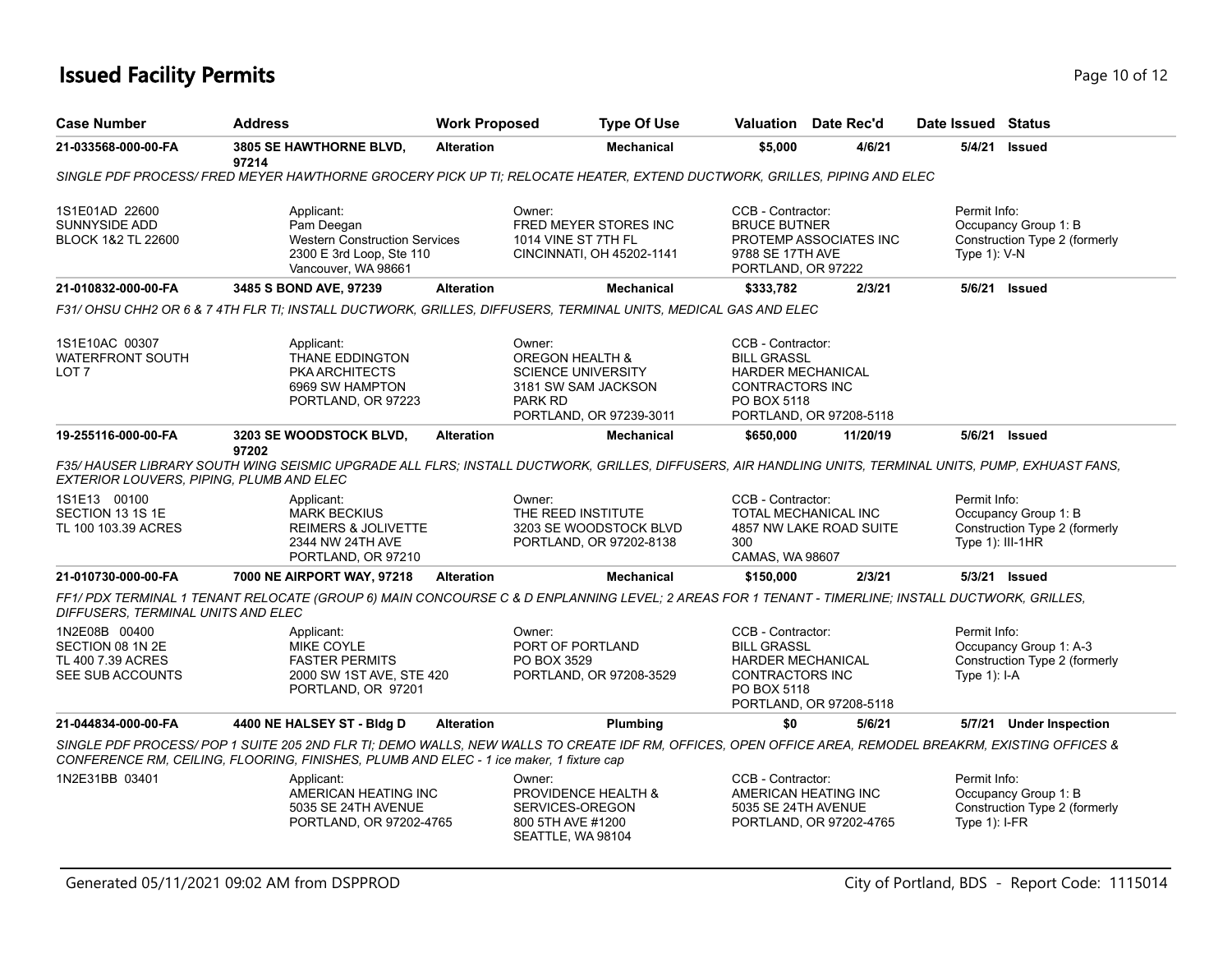### **Issued Facility Permits** Provide the Contract of the Page 11 of 12

| <b>Case Number</b>                            | <b>Address</b>                                                                                                                                                                                                                                                              | <b>Work Proposed</b>                                                      | <b>Type Of Use</b>                                | Valuation                                                                                                      | Date Rec'd                                         | Date Issued Status                |                                                                                           |
|-----------------------------------------------|-----------------------------------------------------------------------------------------------------------------------------------------------------------------------------------------------------------------------------------------------------------------------------|---------------------------------------------------------------------------|---------------------------------------------------|----------------------------------------------------------------------------------------------------------------|----------------------------------------------------|-----------------------------------|-------------------------------------------------------------------------------------------|
| 21-044143-000-00-FA                           | <b>14015 NE AIRPORT WAY, 97230</b>                                                                                                                                                                                                                                          | <b>Alteration</b>                                                         | Plumbing                                          | \$0                                                                                                            | 5/5/21                                             |                                   | 5/6/21 Under Inspection                                                                   |
|                                               | SINGLE PDF PROCESS/ LANDLORD WORK SPACE 14015; DEMO WALLS, NEW WALLS TO CREATE OPEN OFFICE, RESTROOM, CEILING, FLOORING, FINISHES, ELEC, AND PLUMB -<br>FUTURE PERMIT FOR NEW TENANT MAY BE REQUIRED - 1 water heater, 1 toilet, 1 hub drain, 1 fixture cap, 1 sink, 1 lav. |                                                                           |                                                   |                                                                                                                |                                                    |                                   |                                                                                           |
|                                               | Applicant:<br>WESTERN PLUMBING INC<br>9460 SW TIGARD ST 101<br>TIGARD, OR 97223-5272                                                                                                                                                                                        | Owner:<br>PROLOGIS TLF LLC<br>851 SW 6TH AVE #1200<br>PORTLAND, OR 97204  |                                                   | CCB - Contractor:<br>9460 SW TIGARD ST 101<br>TIGARD, OR 97223-5272                                            | <b>WESTERN PLUMBING INC</b>                        | Permit Info:<br>Type $1$ ): III-B | Occupancy Group 1: B_Bank,<br>Off., Med.Off., Pub.Bldg.<br>Construction Type 2 (formerly  |
| Total # of FA Alteration permits issued: 48   |                                                                                                                                                                                                                                                                             |                                                                           |                                                   |                                                                                                                |                                                    |                                   | Total valuation of FA Alteration permits issued: \$10,271,820                             |
| Total # of Facility Permits issued: 48        |                                                                                                                                                                                                                                                                             |                                                                           |                                                   |                                                                                                                |                                                    |                                   | Total valuation of Facility Permits issued: \$10,271,820                                  |
| 19-130673-REV-05-MG                           | 970 SW WASHINGTON ST, 97205 New Construction                                                                                                                                                                                                                                |                                                                           | <b>Apartments/Con</b><br>dos (3 or more<br>units) | \$40,000                                                                                                       | 5/5/21                                             |                                   | 5/5/21 Issued                                                                             |
|                                               | BLOCK 216 EXC REV 05 - Revise domestic water service line from 6 inch to 8 inch line; revise water meter vault for larger 8 inch line                                                                                                                                       |                                                                           |                                                   |                                                                                                                |                                                    |                                   |                                                                                           |
| 1N1E34CC 05900                                | Applicant:<br><b>JESSE EMORY</b><br><b>GBD ARCHITECTS</b><br>1120 NW COUCH STREET,<br><b>SUITE 300</b><br>PORTLAND, OR 97209                                                                                                                                                | Owner:<br>BLOCK 216 LLC<br>920 SW 6TH AVE, #223<br>PORTLAND, OR 97204     |                                                   | CCB - Contractor:<br><b>BALFOUR BEATTY</b><br><b>CONSTRUCTION LLC</b><br>205 W DEWEY ST<br>GOLDSBORO, NC 27530 |                                                    |                                   |                                                                                           |
|                                               | Total # of MG New Construction permits issued: 1                                                                                                                                                                                                                            |                                                                           |                                                   |                                                                                                                |                                                    |                                   | Total valuation of MG New Construction permits issued: \$40,000                           |
|                                               | Total # of Major Project Groups Permits issued: 1                                                                                                                                                                                                                           |                                                                           |                                                   |                                                                                                                |                                                    |                                   | Total valuation of Major Project Groups Permits issued: \$40,000                          |
| 18-114400-REV-01-SD                           | <b>11327 SW CAPITOL HWY, 97219</b>                                                                                                                                                                                                                                          | <b>Multiple Dwellings/Single</b><br><b>Lot Improvements</b>               | <b>Existing</b><br><b>Residential Site</b>        | \$10,000                                                                                                       | 3/19/21                                            |                                   | 5/6/21 Issued                                                                             |
| <b>UNDER 4 FT IN HEIGHT.</b>                  | SINGLE PDF - REVISION TO MOVE WALKWAY BETWEEN BLDGS 2 & 3 TO THE WEST. REMOVE STAIRS ON SOUTH END OF WALKWAY AND REPLACE THEM WITH LANDSCAPE WALL                                                                                                                           |                                                                           |                                                   |                                                                                                                |                                                    |                                   |                                                                                           |
| 1S1E31BD 02200                                | Applicant:<br><b>RYAN PICKREL</b><br><b>FASTER PERMITS</b><br>2000 SW 1ST AVE #420<br>PORTLAND OR 97201                                                                                                                                                                     | Owner:<br>11365 CAPITOL HWY LLC<br>7623 SW 34TH AVE<br>PORTLAND, OR 97219 |                                                   | CCB - Contractor:<br><b>BC CONSTRUCTION</b><br>DEVELOPMENT CORP                                                | 17850 S HIDDEN LAKE DRIVE<br>OREGON CITY, OR 97045 |                                   |                                                                                           |
| issued: 1                                     | Total # of SD Multiple Dwellings/Single Lot Improvements permits                                                                                                                                                                                                            |                                                                           |                                                   |                                                                                                                |                                                    |                                   | Total valuation of SD Multiple Dwellings/Single Lot Improvements permits issued: \$10,000 |
| Total # of Site Development Permits issued: 1 |                                                                                                                                                                                                                                                                             |                                                                           |                                                   |                                                                                                                |                                                    |                                   | Total valuation of Site Development Permits issued: \$10,000                              |